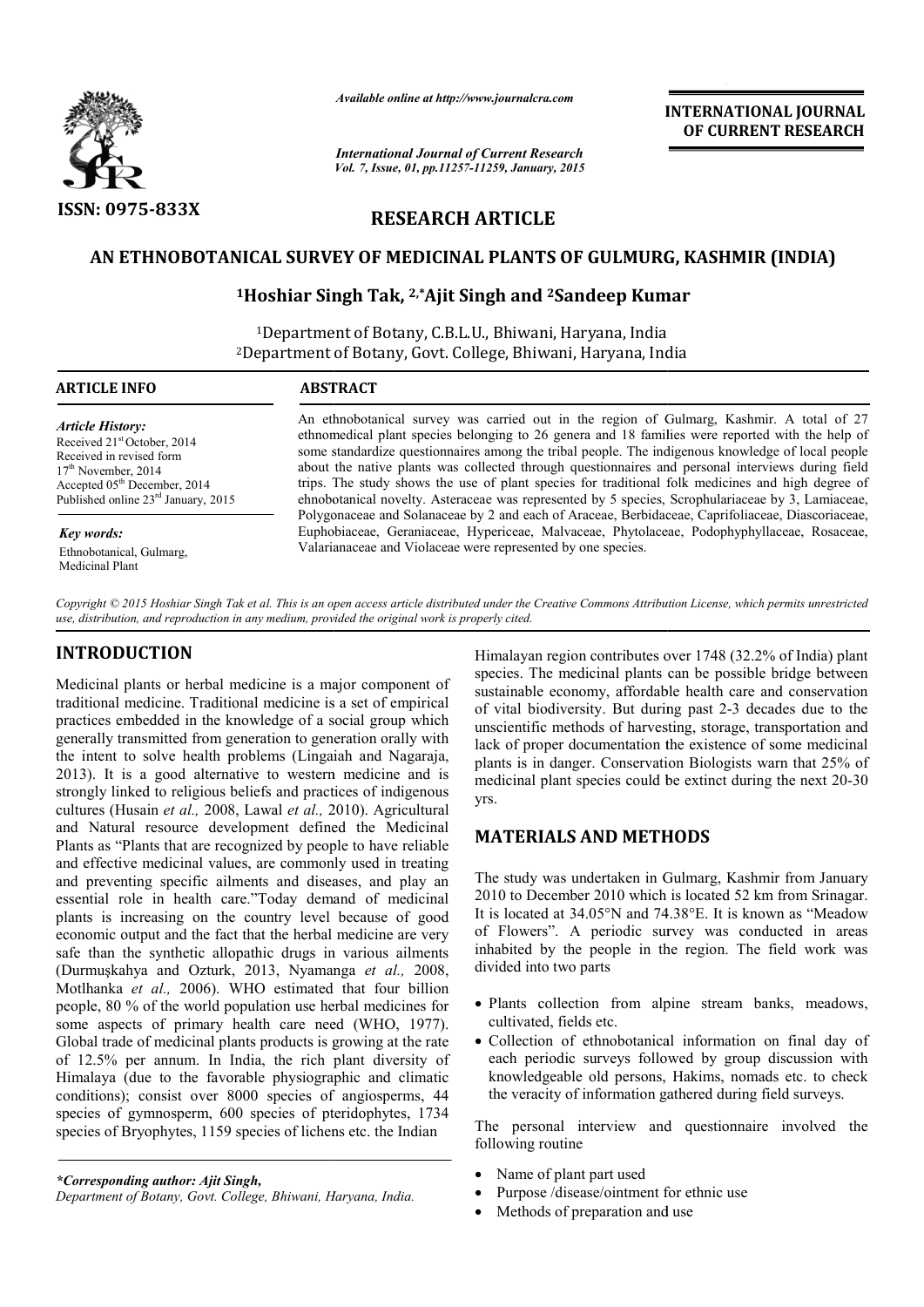- Efficacy /precautions
- Extend of use /degree of popularity
- Availability /economy of the drug

#### **RESULTS AND DISCUSSION**

In the present study, 27 ethnomedical plant species belonging to 26 genera and 18 families were reported with the help personal interview and some standardize questionnaires among the tribal people (Table 1).

Pains, Paralysis, Ring Worm, Sugar, Scorpion Bite, Skin Allergy, Stomach Pain, Skin Diseases, STD's, Snake Bite,

Tooth ache, Wound healing are other common diseases and health complaints which are cured by using of various plants found in Gulmurg region of Kashmir. Different plant parts viz. bark, roots, leaves, fruits, flowers, stem, seeds and other substances, such as sugar candy, curd, honey, hair oil, milk and turmeric powder, were found to used in various preparations.

|  | Table 1. Description of medicinal properties of plants used by tribal people in Gulmerg, Kashmir |  |  |  |
|--|--------------------------------------------------------------------------------------------------|--|--|--|
|  |                                                                                                  |  |  |  |

| S. No.   | <b>Botanical Name</b>                                  | Family                         | Medicinal Use                                                                                                                        |
|----------|--------------------------------------------------------|--------------------------------|--------------------------------------------------------------------------------------------------------------------------------------|
| 1        | Achilleia millefolum L.                                | Astreascea                     | Diaphoretic, stimulants and tonic useful in colds obstructed perspiration                                                            |
|          |                                                        |                                | and commencement of fevers                                                                                                           |
| 2        | Arseama jacqunemonic                                   | Araceae                        | Used in respiratory disturbance, tubers as insecticides                                                                              |
| 3        | Artimisa absinthium L.                                 | Asteraceae                     | Used in vermifoge tonic in intermittent fevers, sources of santonin drug                                                             |
|          |                                                        |                                | with curd as antidandruff, leaf paste for healing wounds, leaf decoction                                                             |
| 4        |                                                        | Solanaceae                     | applied externally to relieve pain in joints<br>Narcotic sedative diuretic mydriatic .root being poisonous applied                   |
|          | Atropa acuminata L.                                    |                                | externally on neralagia inflammation and rheumatism                                                                                  |
| 5        | Berberis lyceum Royle.                                 | Berberdaceae                   | Used in treatments of opthalmia and fever, mild laxative tonic in                                                                    |
|          |                                                        |                                | stomach disorders and also for piles, leaf paste applied extrenaly to                                                                |
|          |                                                        |                                | relieve pain in throat, berries are coagulant                                                                                        |
| 6        | Digtalis lantana L.                                    | Scrophulariaceae               | Used as cardiac stimulant and tonic effective in congestive heart failure                                                            |
| 7        | Digtalis purpurea L.                                   | Scrophulariaceae               | Stimulant tonic                                                                                                                      |
| 8        | Discorea deltoidea                                     | Dioscoreaceae                  | Yields cortisone steroid hormone which is used in rhunatic disease                                                                   |
|          |                                                        |                                | and ophthalmic disorders                                                                                                             |
| 9        | Euphorbia wallichhiana Boiss                           | Euphobiaceae                   | Toxic and antidermatotic, cure leprosy                                                                                               |
| 10       | Fragaria nibicola L.                                   | Rosaceae                       | Fruits are aromatic astringent and diuretic,<br>leaves<br>used against                                                               |
|          |                                                        |                                | diarroea, rhizome used as a substiture for tea                                                                                       |
| 11       | Gernium wallichianium Siv.                             | Geraniaceae                    | Used to cure toothache, applied externally to eyes                                                                                   |
| 12       | Hyoscyamous niger L.                                   | Solanaceae                     | Seed paste applied locally on pains, young leaves and fruit tops are the                                                             |
|          |                                                        |                                | source of drug used as sedative, narcotic and also in the treatment of<br>whooping cough and asthma                                  |
| 13       | Hypericum perforatum L.                                | Hyperiaceae                    | Astringent, detersive, resolutive,<br>anthelminttie, emmmenagogue,                                                                   |
|          |                                                        |                                | diuretic, used for wounds and bruises                                                                                                |
| 14       | Inula reemna                                           | Astraceae                      | Roots used as expotant and as resolutive and tonic in vetrnary medicines                                                             |
|          |                                                        |                                | and for stomach, seeds as aphrodiasiac                                                                                               |
| 15       | Malva sylvestris L.                                    | Malvaceae                      | Decoction of petioles used as laxative, leaves as vegetable                                                                          |
| 16       | Menthe longifolia L.                                   | Lamiaceae                      | Infusion of leaves used in rheumatic pains and indigestion                                                                           |
| 17       | Phytolacea acinosa Roxb.                               | Phytolaccacea                  | Fruits eaten as blood purifier, Leaves sometimes used as vegetable                                                                   |
| 18<br>19 | Pleuropteropyrum alpinum Koidz                         | Polygonaceae                   | Root used as astringent, leaves used as vegetable                                                                                    |
| 20       | Podophyllum hexandrum Royale.<br>Rheum austral D. Don. | Podophyllaceae<br>Polygonaceae | Rhizome and roots-hepatic stimulant, purgative<br>Roots and rhizomes-astringent and tonic, leaves used as vegetables, root           |
|          |                                                        |                                | paste used in boils and wounds                                                                                                       |
| 21       | Salvia dumetorum Andrz.                                | Lamiaceae                      | Roots given in cold and coughs; seeds emetic and given for hemorrhoids,                                                              |
|          |                                                        |                                | in dysentery and colic, applied to boils. Leaves used for guinea worm                                                                |
| 22       | Sambucus wightianus Wall.                              | Caprifoliaceae                 | poisonous herb, used as purgative                                                                                                    |
| 23       | Saussera costus (Falc) Lipsch.                         | Asteraceae                     | Root used as spasmodic in asthma, cough and cholera, in skin disease                                                                 |
|          |                                                        |                                | and rheumatism, roots powder mixed with oil is rubbed on joints to                                                                   |
|          |                                                        |                                | remove pain                                                                                                                          |
| 24       | Taraxacum officinale Wiggs.                            | Asteraceae                     | Decoction of leaves taken to relieve body aches and pain in joints after<br>delivery; root extraction given orally in chronic fevers |
| 25       | Valeriana jatamansi Wall.                              | Valverianceae                  | Roots aromatic, bitter, used as tonic, stimulant, antispasmodic; in                                                                  |
|          |                                                        |                                | treatment of epilepsy, hysteria, palpitation of heart; useful in instestinal                                                         |
|          |                                                        |                                | colic                                                                                                                                |
| 26       | Verbascum Thapsus L.                                   | Scrophulariaceae               | Root extraction given orally to cows to hasten the delivery, applied to                                                              |
|          |                                                        |                                | cure burns                                                                                                                           |
| 27       | Viola oderata L.                                       | Violaceae                      | Plants antipyretic, diaphoretic, flowers are emollient, demulcent, used in                                                           |
|          |                                                        |                                | biliousness and lung trouble, as remedy and infantile disorder, a warm                                                               |
|          |                                                        |                                | paste with ghee applied on throat to remove throat ache                                                                              |

On the basis of survey the plants were found to be used to cure various severe diseases like jaundice, cancer, etc. by using extracts, pastes, juices, powders, etc. Abortion, Anti inflammations, Asthma, Arthritis, Blood Pressure, Blood Bleeding, Cough, Diabetes, Dandruff, Diarrhea, Fertility improvement of male, Fever, Filaria, Hepatitis, Jaundice, Kidney disease, Ladies White Discharges, Muscular Pains,

During the survey Asteraceae was found to be dominated and represented by 5 plant species followed by Scrophulariaceae by 3, Lamiaceae, Polygonaceae and Solanaceae by 2 and each of Araceae, Berbidaceae, Caprifoliaceae, Diascoriaceae, Euphobiaceae, Geraniaceae, Hypericeae, Malvaceae,